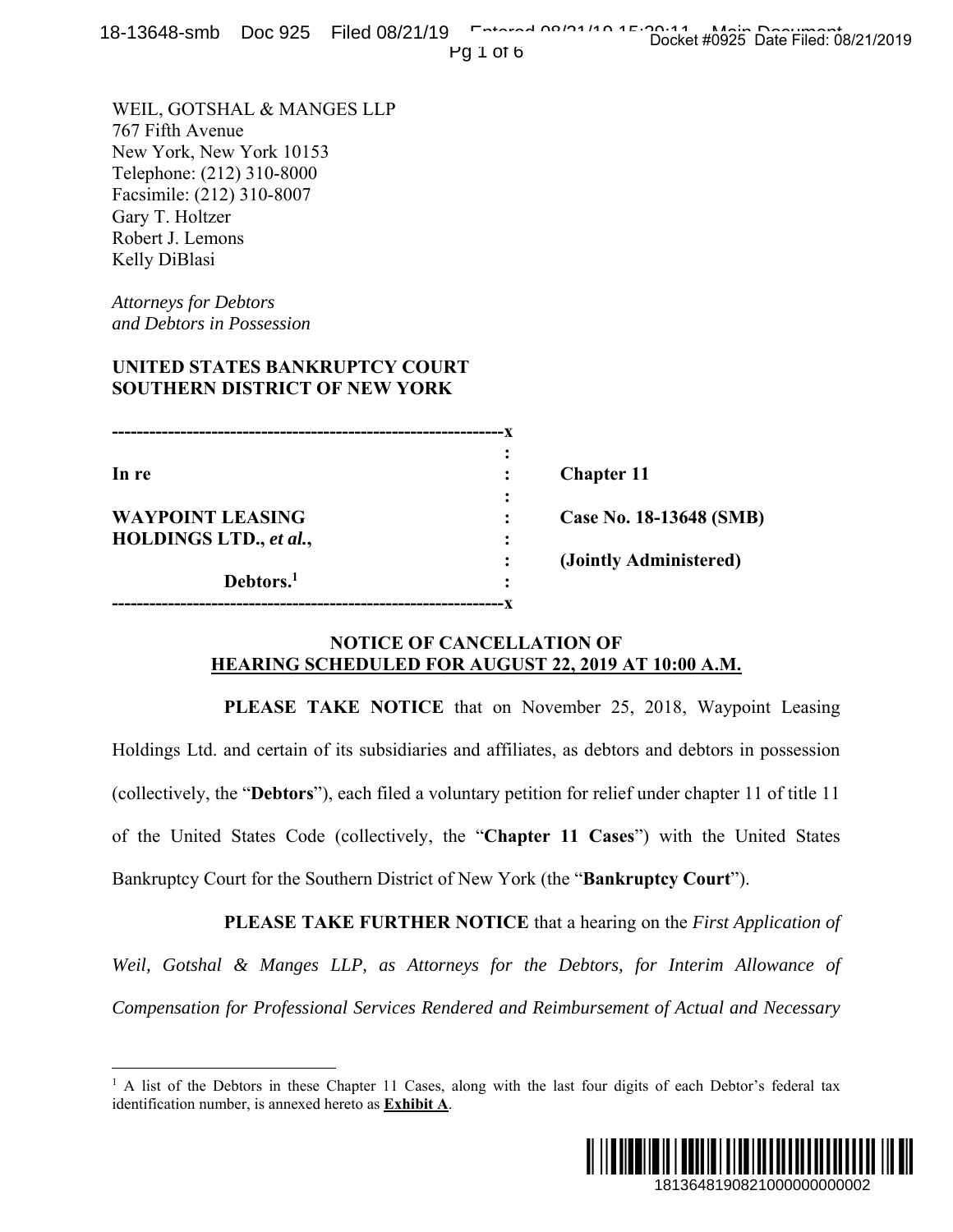#### 18-13648-smb Doc 925 Filed 08/21/19 Entered 08/21/19 15:29:11 Main Document Pg 2 of 6

*Expenses Incurred From November 25, 2018 Through and Including March 31, 2019* [ECF No. 770] (the "**Weil Interim Fee Application**") was scheduled for August 22, 2019 at 10:00 a.m. (Prevailing Eastern Time) before the Honorable Stuart M. Bernstein, United States Bankruptcy Judge, Bankruptcy Court, One Bowling Green, Room 723, New York, New York 10004 (the "**Hearing**").

 **PLEASE TAKE FURTHER NOTICE** that on August 21, 2019, the Bankruptcy

Court entered the *Order Granting First Application of Weil, Gotshal & Manges LLP, as Attorneys for the Debtors, for Interim Allowance of Compensation for Professional Services Rendered and Reimbursement of Expenses Incurred From November 25, 2018 Through and Including March 31, 2019* [ECF No. 924], approving the Weil Interim Fee Application (the "**Approval Order**"). This was the only matter scheduled to be heard at the Hearing.

 **PLEASE TAKE FURTHER NOTICE** that, as a result of the Bankruptcy Court's entry of the Approval Order, the Hearing has been **cancelled.** 

Dated: August 21, 2019 New York, New York

> /s/ *Kelly DiBlasi*  WEIL, GOTSHAL & MANGES LLP 767 Fifth Avenue New York, New York 10153 Telephone: (212) 310-8000 Facsimile: (212) 310-8007 Gary T. Holtzer Robert J. Lemons Kelly DiBlasi

*Attorneys for Debtors and Debtors in Possession*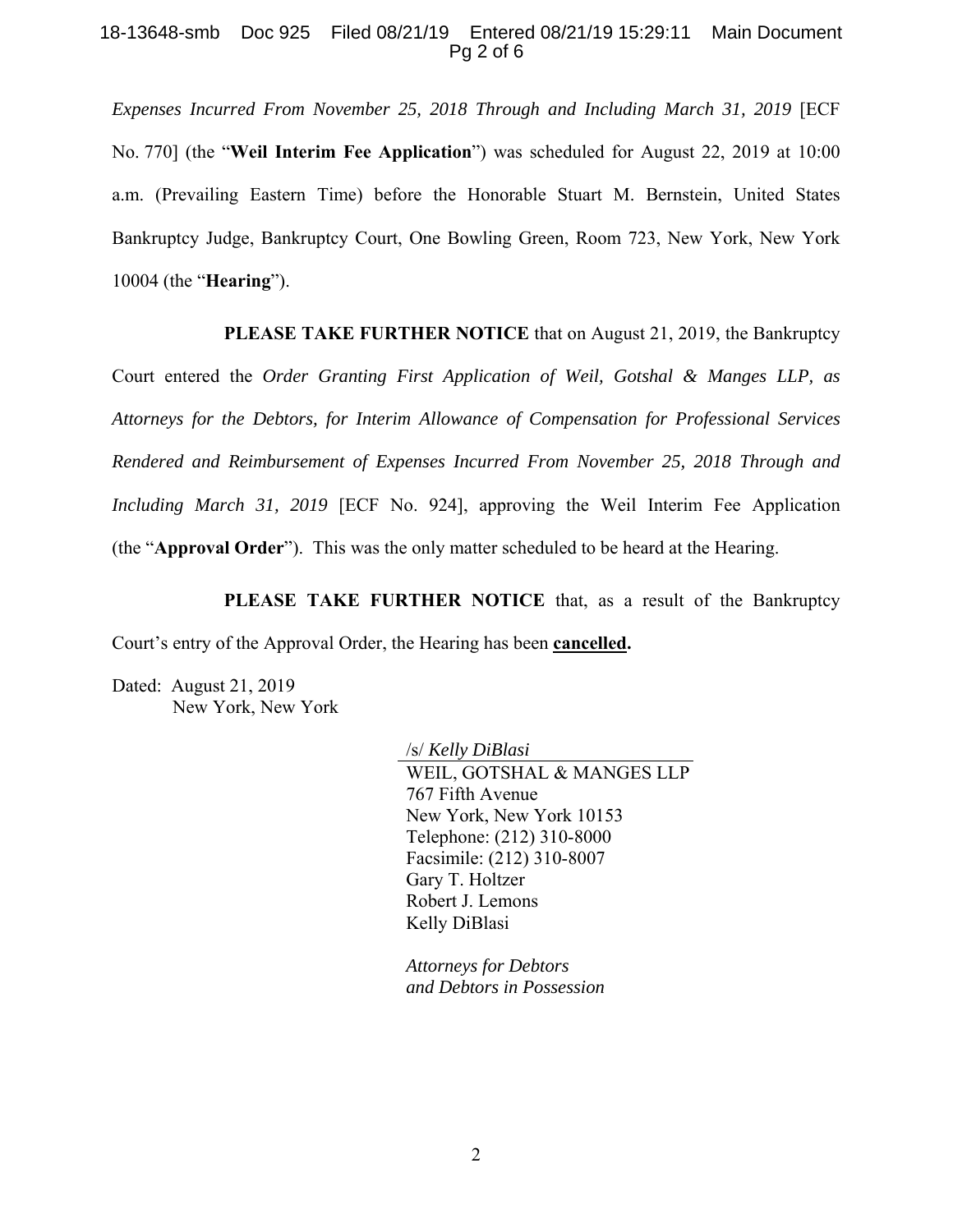18-13648-smb Doc 925 Filed 08/21/19 Entered 08/21/19 15:29:11 Main Document Pg 3 of 6

# **Exhibit A**

**Debtors**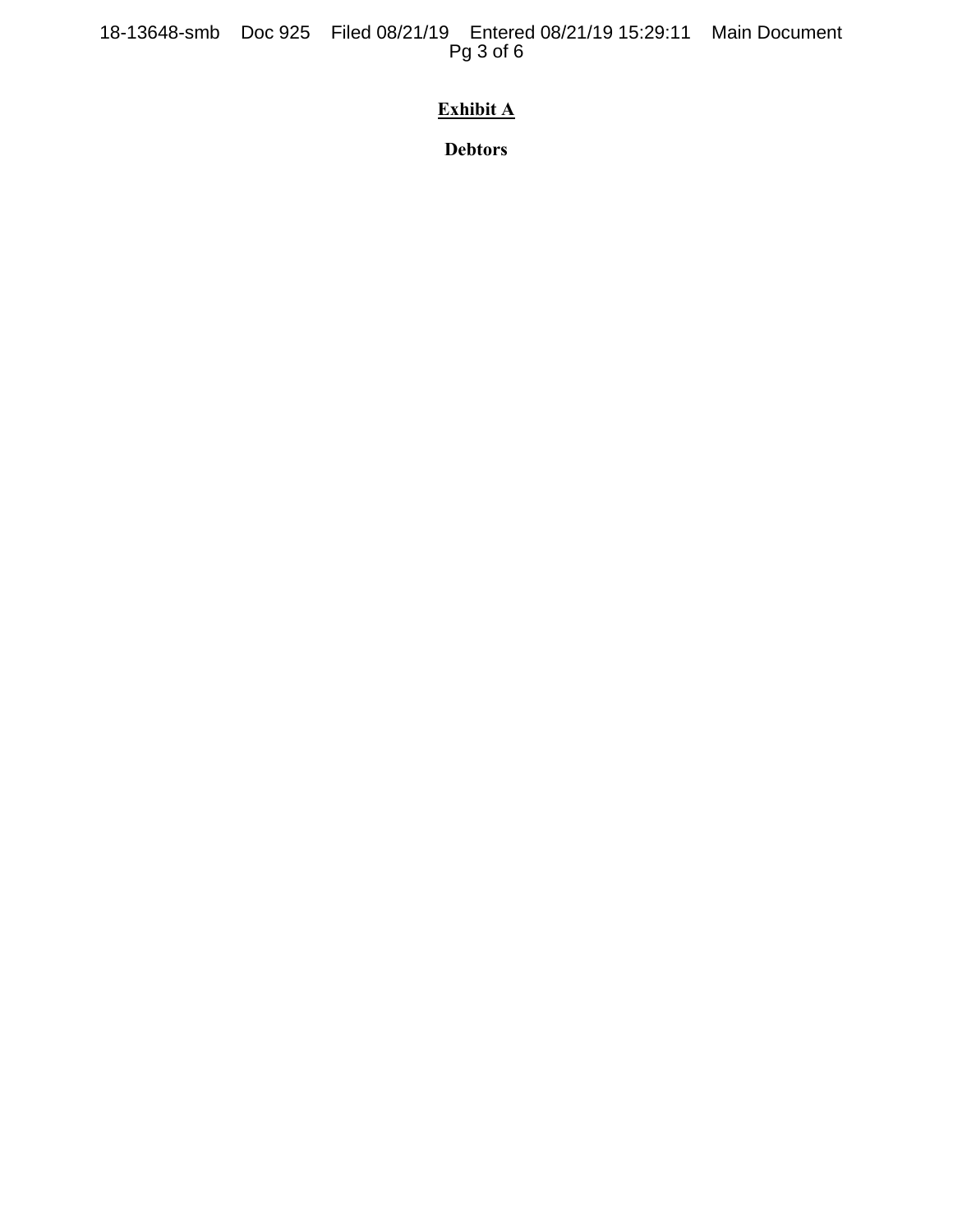| <b>Debtor</b>                             | Last 4<br>Digits of<br><b>Tax ID</b><br><b>Number</b> | <b>Debtor</b>                                  | Last 4<br>Digits of<br><b>Tax ID</b><br><b>Number</b> |
|-------------------------------------------|-------------------------------------------------------|------------------------------------------------|-------------------------------------------------------|
| Waypoint Leasing Holdings Ltd.            | 2899                                                  | <b>MSN 760682 Trust</b>                        | N/A                                                   |
| Waypoint Leasing (Luxembourg)<br>S.à r.l. | 7041                                                  | Waypoint 2916 Business Trust                   | N/A                                                   |
| Waypoint Leasing (Ireland)<br>Limited     | 6600                                                  | <b>MSN 920062 Trust</b>                        | N/A                                                   |
| Waypoint Asset Co 10 Limited              | 2503                                                  | <b>MSN 920125 Trust</b>                        | N/A                                                   |
| MSN 2826 Trust                            | N/A                                                   | <b>MSN 9229 AS</b>                             | 7652                                                  |
| MSN 2879 Trust                            | N/A                                                   | Waypoint Asset Co 3A Limited                   | 6687                                                  |
| Waypoint Asset Co 11 Limited              | 3073                                                  | <b>MSN 41371 Trust</b>                         | N/A                                                   |
| MSN 2905 Trust                            | N/A                                                   | Waypoint Asset Euro 1A Limited                 | 9804                                                  |
| Waypoint Asset Co 14 Limited              | 1585                                                  | Waypoint Asset Co 1K Limited                   | 2087                                                  |
| Waypoint Asset Co 15 Limited              | 1776                                                  | MSN 4469 Trust                                 | N/A                                                   |
| Waypoint Asset Co 3 Limited               | 3471                                                  | MSN 6655 Trust                                 | N/A                                                   |
| AE Helicopter (5) Limited                 | N/A                                                   | Waypoint Leasing (Luxembourg)<br>Euro S.à r.l. | 8928                                                  |
| AE Helicopter (6) Limited                 | N/A                                                   | Waypoint Asset Co 1A Limited                   | 1208                                                  |
| <b>MSN 31141 Trust</b>                    | N/A                                                   | Waypoint Leasing Labuan 1A<br>Limited          | 2299                                                  |
| <b>MSN 31492 Trust</b>                    | N/A                                                   | Waypoint Asset Co 1C Limited                   | 0827                                                  |
| <b>MSN 36458 Trust</b>                    | N/A                                                   | Waypoint Asset Co 1D Limited                   | 7018                                                  |
| <b>MSN 760543 Trust</b>                   | N/A                                                   | Waypoint Asset Co 1F Limited                   | 6345                                                  |
| <b>MSN 760551 Trust</b>                   | N/A                                                   | Waypoint Asset Co 1G Limited                   | 6494                                                  |
| <b>MSN 760581 Trust</b>                   | N/A                                                   | Waypoint Asset Co 1H Limited                   | 7349                                                  |
| <b>MSN 760628 Trust</b>                   | N/A                                                   | Waypoint Asset Co 1J Limited                   | 7729                                                  |
| <b>MSN 760631 Trust</b>                   | N/A                                                   | <b>MSN 20159 Trust</b>                         | N/A                                                   |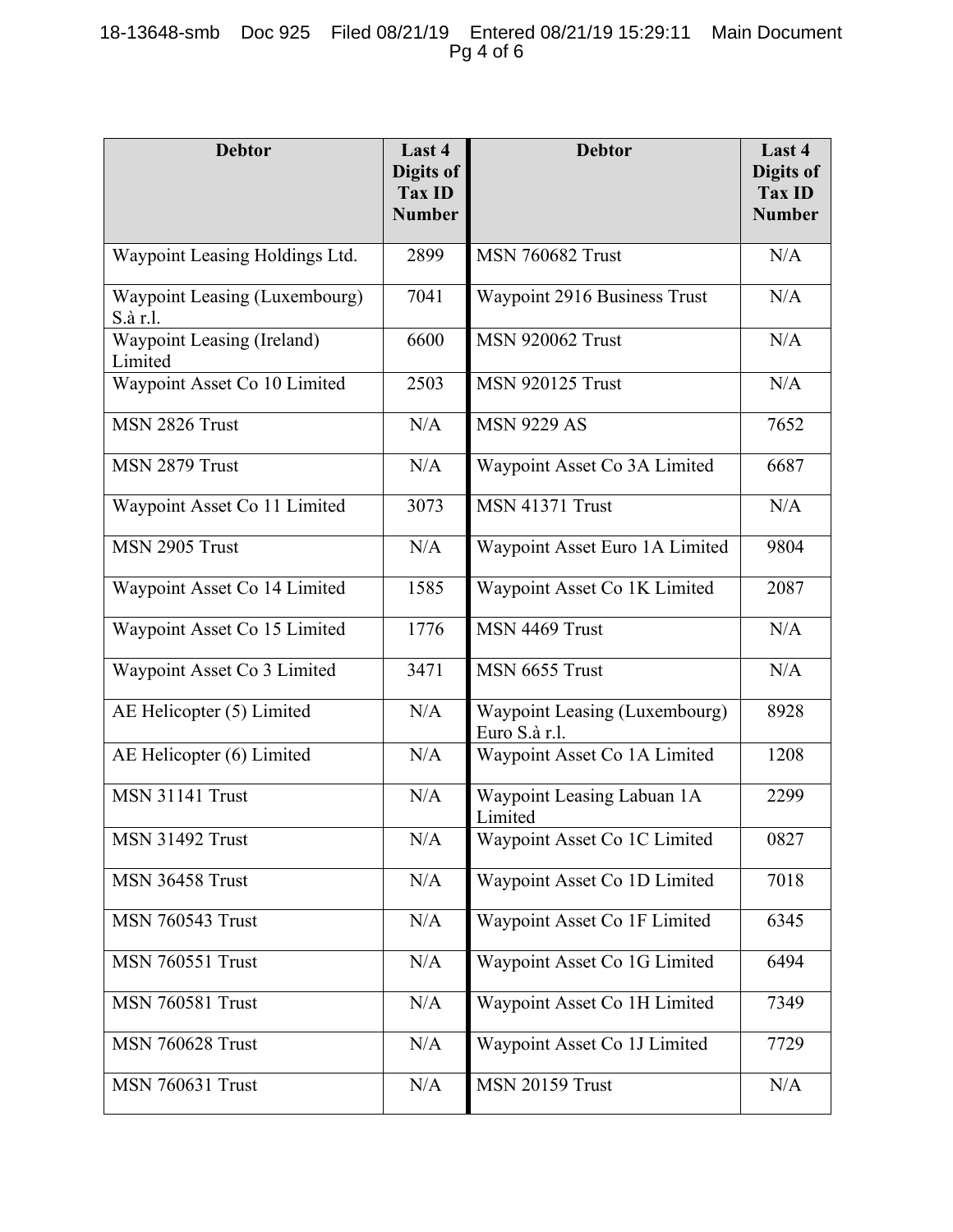# 18-13648-smb Doc 925 Filed 08/21/19 Entered 08/21/19 15:29:11 Main Document Pg 5 of 6

| MSN 6658 Trust                                              | N/A  | Waypoint Asset Funding 6 LLC         | 4964 |
|-------------------------------------------------------------|------|--------------------------------------|------|
| Waypoint 760626 Business Trust                              | N/A  | Waypoint Asset Co 7 Limited          | 9689 |
| MSN 7152 Trust                                              | N/A  | Waypoint Asset Euro 7A Limited       | 2406 |
| MSN 7172 Trust                                              | N/A  | Waypoint Asset Co 8 Limited          | 2532 |
| Waypoint Asset Funding 3 LLC                                | 4960 | <b>MSN 31041 Trust</b>               | N/A  |
| Waypoint Asset Malta Ltd                                    | 5348 | <b>MSN 31203 Trust</b>               | N/A  |
| Waypoint Leasing Labuan 3A<br>Limited                       | 8120 | <b>MSN 31578 Trust</b>               | N/A  |
| Waypoint Leasing UK 3A Limited                              | 0702 | <b>MSN 760617 Trust</b>              | N/A  |
| Waypoint Asset Co 4 Limited                                 | 0301 | <b>MSN 760624 Trust</b>              | N/A  |
| Waypoint Asset Co 5 Limited                                 | 7128 | <b>MSN 760626 Trust</b>              | N/A  |
| Waypoint Leasing Services LLC                               | 8965 | <b>MSN 760765 Trust</b>              | N/A  |
| <b>MSN 14786 Trust</b>                                      | N/A  | <b>MSN 920063 Trust</b>              | N/A  |
| MSN 2047 Trust                                              | N/A  | <b>MSN 920112 Trust</b>              | N/A  |
| MSN 2057 Trust                                              | N/A  | Waypoint 206 Trust                   | N/A  |
| Waypoint Asset Co 5B Limited                                | 2242 | Waypoint 407 Trust                   | N/A  |
| Waypoint Leasing UK 5A Limited                              | 1970 | Waypoint Asset Euro 1B Limited       | 3512 |
| Waypoint Asset Co 6 Limited                                 | 8790 | Waypoint Asset Euro 1C Limited       | 1060 |
| <b>MSN 31042 Trust</b>                                      | N/A  | <b>MSN 20012 Trust</b>               | N/A  |
| <b>MSN 31295 Trust</b>                                      | N/A  | <b>MSN 20022 Trust</b>               | N/A  |
| <b>MSN 31308 Trust</b>                                      | N/A  | <b>MSN 20025 Trust</b>               | N/A  |
| <b>MSN 920119 Trust</b>                                     | N/A  | <b>MSN 920113 Trust</b>              | N/A  |
| Waypoint Asset Funding 8 LLC                                | 4776 | Waypoint Asset Co Germany<br>Limited | 5557 |
| Waypoint Leasing UK 8A Limited                              | 2906 | <b>MSN 31046 Trust</b>               | N/A  |
| Waypoint Leasing US 8A LLC                                  | 8080 | <b>MSN 41511 Trust</b>               | N/A  |
| <b>Waypoint Asset Company</b><br>Number 1 (Ireland) Limited | 6861 | <b>MSN 760608 Trust</b>              | N/A  |